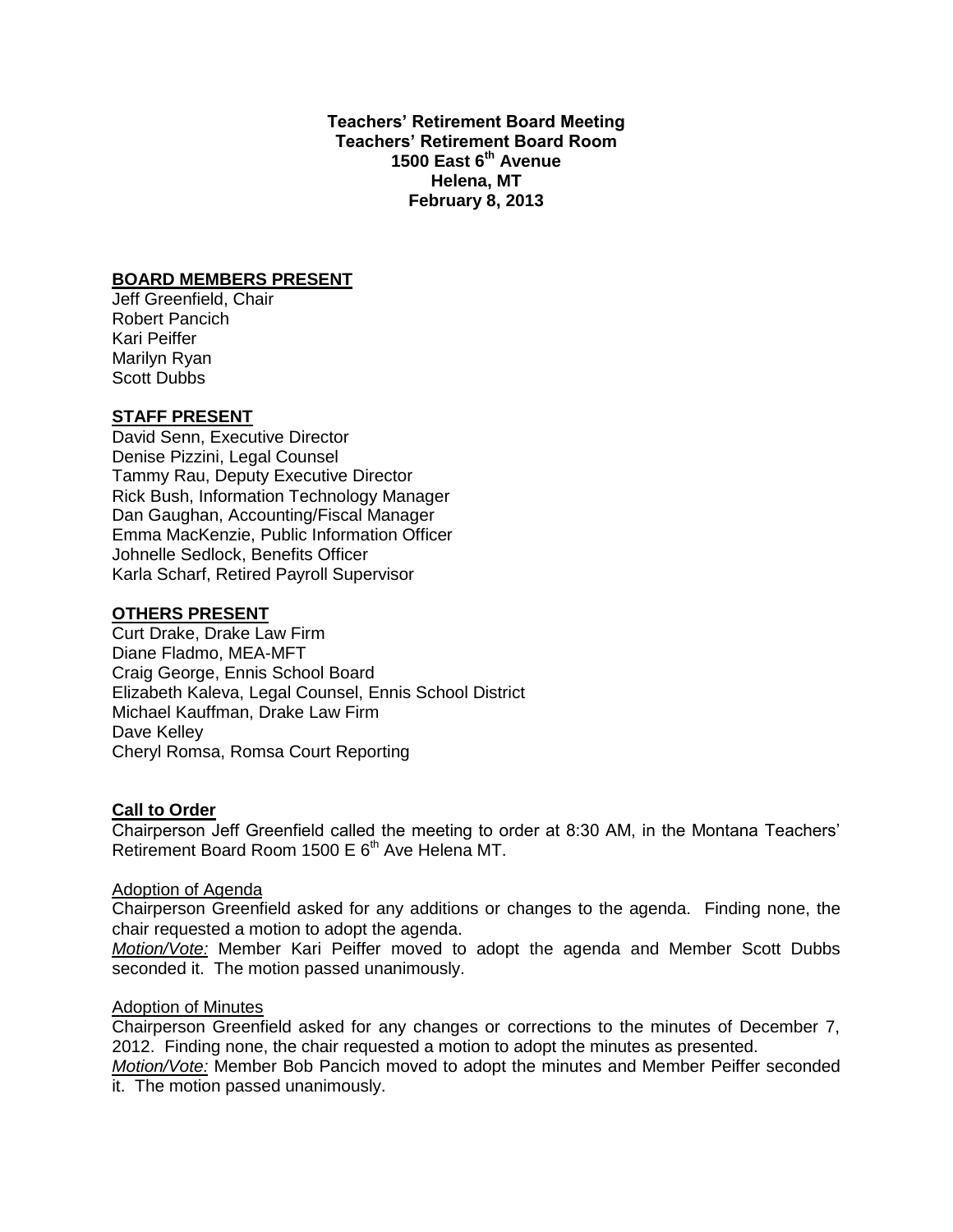Teachers Retirement System Board Meeting February 8, 2013

# **Public Comment on Board Related Items**

Chairperson Greenfield asked for public comment on any matter that was not on the agenda and within the jurisdiction of the Teachers' Retirement Board. There was no public comment.

### **Contested Case – Ennis/Walsh**

#### Board Consideration of Pending Motions – Statute of Limitations

A hearing was held on the Ennis/Walsh contested matter regarding the motions by all parties for partial summary judgment on the issue of the applicable statute of limitations. Curt Drake, Presiding Officer and Legal Counsel to the Board for the contested case briefly described the legal standard applicable to the motions for summary judgment and the primary points of the proposed order. The Board members voted unanimously to adopt the proposed order as the Board's final determination on the pending motions.

### **Executive Director's Report**

## 2013 Legislation

TRS Executive Director David Senn reported on pending legislation impacting TRS in the 2013 Legislature. He stated HB 54 (the TRS housekeeping bill) passed the House and has been referred to the Joint Select Committee on Pensions. Director Senn reported the School Board Association testified against HB 78, which would require a 180-day break in service before a retired member would be eligible for postretirement employment in a TRS eligible position. The Association suggested the bill be changes to require only a 30-day to 90-day break in service. We countered with a reduction to 150-day break in service, and the committee agreed. The amended bill passed, and the House passed 98 to 0 on the third reading. Representative Jean Price is sponsoring HB 112, which is the TRS funding bill and plan design for new hires.

HB 329, by Representative Randy Brodehl, would prohibit state employees from lobbying on matters before the Legislature. The bill was tabled in committee. HB 338, by Representative Keith Regier, would close all state defined benefit plans including TRS to new hires and require any public employee hired after July 1, 2013 participate in a statewide defined contribution plan. Mr. Senn stated that Denise Pizzini was going to give information testimony on SB 227, which would eliminate pension eligibility for legislators. Mr. Senn discussed HB 382, which would use 45 percent of the coal severance tax to fund TRS.

Chairperson Greenfield asked how much the actuarial analysis of the legislative bills are costing TRS. Director Senn said it costs TRS approximately \$3,000 to \$5,000 per bill.

## **Other Business**

## Out of State Authorization

Director Senn presented three requests for out of state travel: Denise Pizzini to attend the 2013 National Association of Public Pension Attorneys conference in Santa Fe, New Mexico; Rick Bush to attend the Public Retirement Information Systems Management annual conference in New Orleans, Louisiana; and Emma MacKenzie to attend the National Conference on Teacher Retirement communication manager workshop in New York City, New York. Mr. Senn said the conferences were extremely helpful as the staff who attended the conferences in the past and that the conferences gave staff a chance to network with peers and vendors. Chairperson Greenfield requested a motion to approve sending the three staff members to the respective conferences.

*Motion/Vote:* Member Marilyn Ryan made a motion to approve the out-of-state travel requests to send Denise Pizzini, Rick Bush, and Emma MacKenzie to their respective conferences. Member Peiffer seconded the motion. The motion passed unanimously.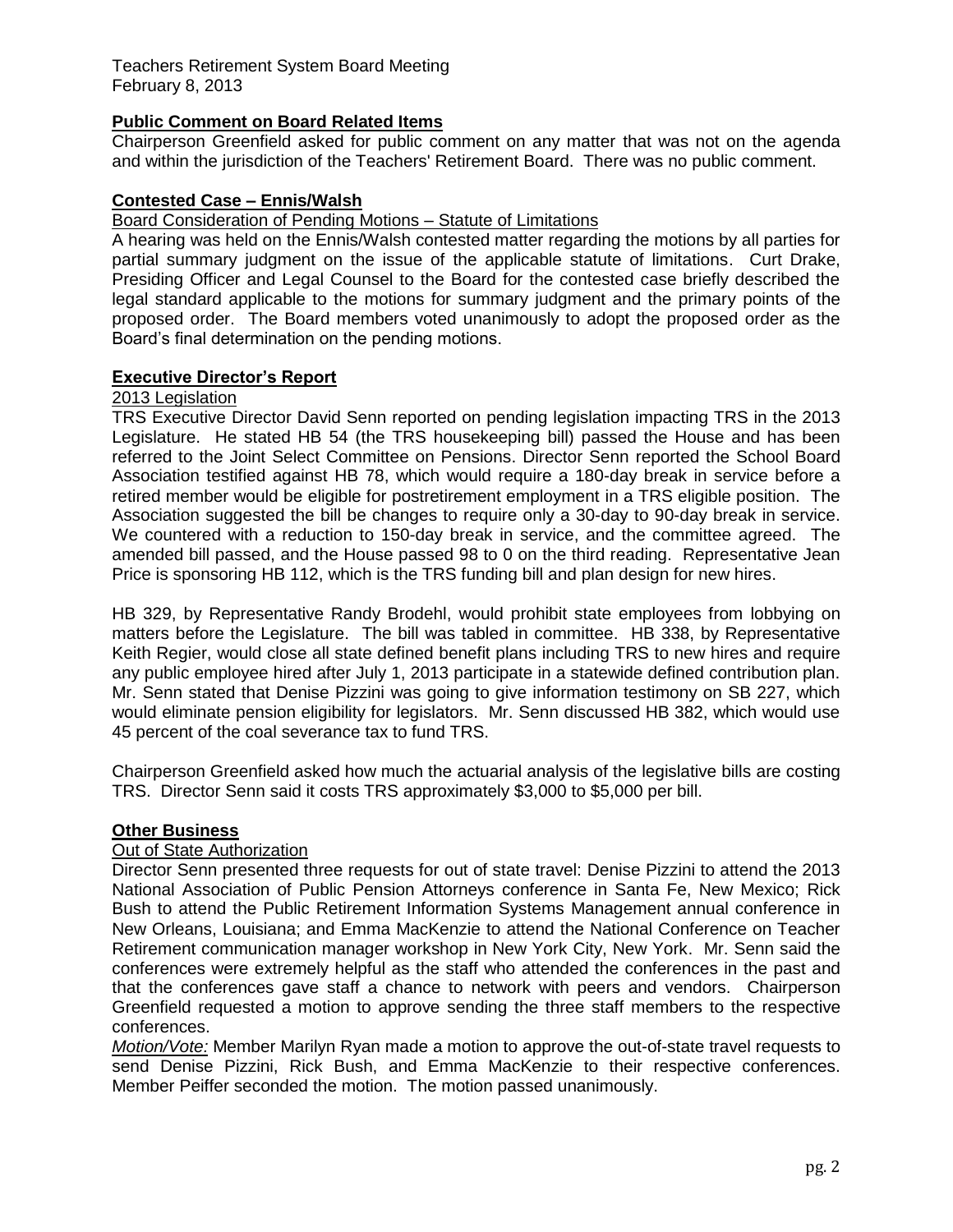### Teachers Retirement System Board Meeting February 8, 2013

# Update on IT Status and Obtaining a Project Manager

Information Technology Manager Rick Bush presented his memorandum on the progress to date toward converting the database used by Pension+ to Oracle and staff recommendations for modernizing of the TRS Pension+ system and the request to hire a project manager. Director Senn said that not all the action items listed in the memorandum from Mr. Bush needed board action at this meeting. Mr. Senn explained the hiring of the project manager and the approval to begin work on updating one module within Pension+ as a pilot project were the two items that needed board approval at this time. Member Ryan asked if the project manager might suggest a change in direction in the modernizing project. Mr. Bush resounded that it was possible. Member Pancich said he liked the idea of going to a proven system. Chairperson Greenfield asked for motions to approve the hiring of the project manager and to approve the pilot project.

*Motion/Vote:* Member Dubbs moved to approve hiring a Project Manager and to begin a pilot project with Alfred Munksgard and Associates for one of the Pension+ modules in ColdFusion. Seconded by Member Ryan, the motion was approved unanimously.

#### Investment Report

Director Senn reviewed the December 31, 2012 monthly performance report prepared by State Street for the Board of Investments.

## 2012 Comprehensive Annual Financial Reports

Accounting/Fiscal Manager Dan Gaughan reviewed the January 30, 2013 report of the 2012 Comprehensive Annual Financial Reports.

### Financial Statements, Budget, and Delinquent Agency Reports

Mr. Dan Gaughan discussed the reports on the financial statements, budget and delinquent agency reports and noted that \$17,000 of the \$60,000 budgeted for the actuarial costs has been spent. He said there are no delinguent agency reports at this time.

#### Next Meeting Dates

Chairperson Greenfield announced the next board meeting dates as May 10, 2013, October 4, 2013, and December 6, 2013. No conflicts were identified at this time.

## **Legal Counsel's Report**

# Summary of Legal Issues

Legal Counsel Denise Pizzini reported that Edward Zabrocki has requested a contested case hearing in the matter pertaining to his eligibility for retirement benefits based on his purported termination of employment with the Yellowstone Academy Elementary School District and that she is working with Agency Legal Services to have a hearings examiner appointed for the case.

#### **Retirement Report**

#### **Service Retirements, Adjustments, and Survivors Benefits**

Executive Director David Senn reviewed the January 23, 2013 report of Service Retirements, Adjustments and Survivors Benefits.

# **Closed Meeting**

# Executive Session to Discuss Disability Applications

Chairperson Greenfield directed the meeting to be closed at 10:15 a.m. to discuss and review the disability applications since the individual's right to privacy pertaining to an application for disability benefits clearly exceeds the merits of public disclosure. The meeting was reopened to the public at 10:28 a.m.